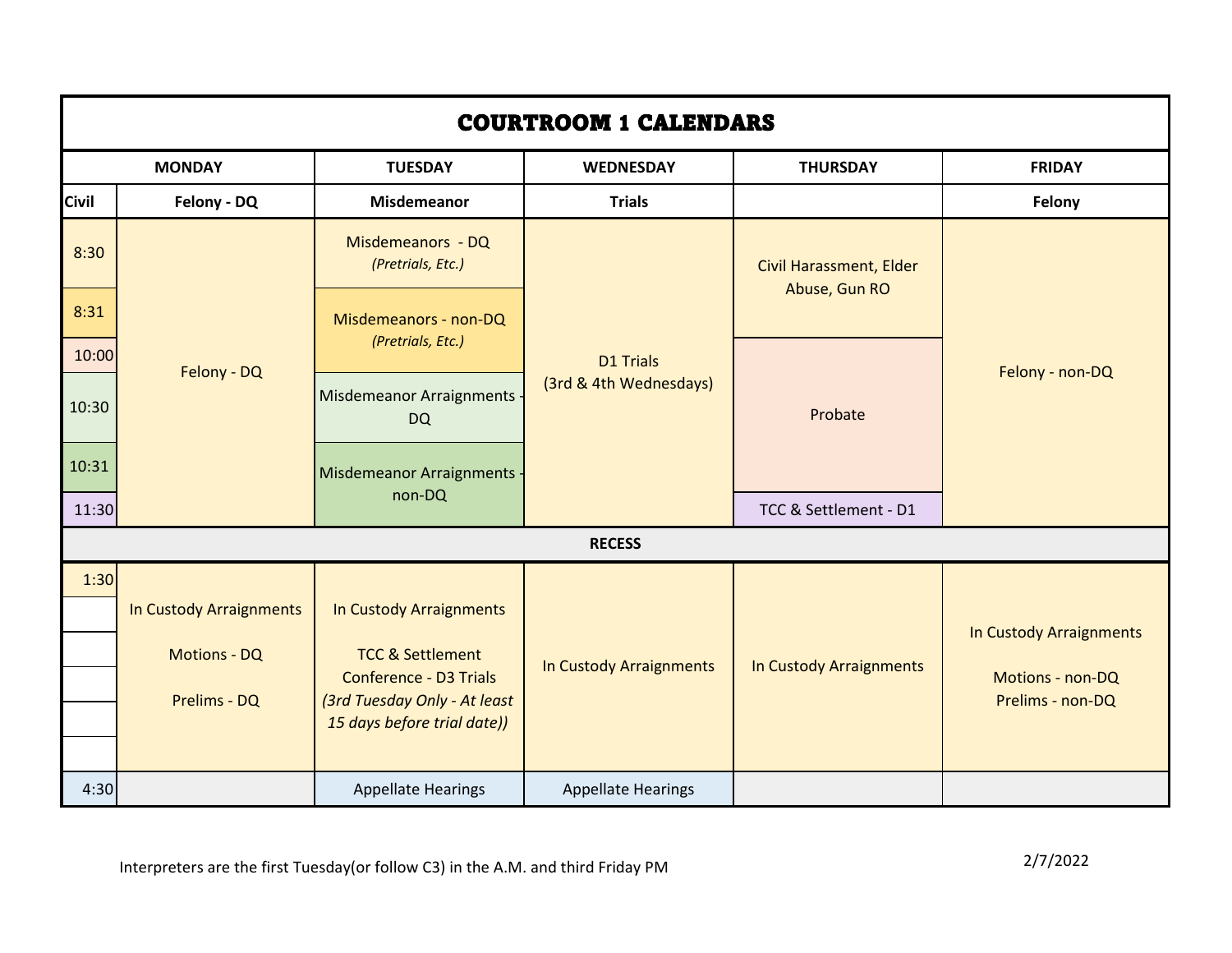| <b>COURTROOM 2 CALENDARS</b> |                           |                           |                                                                                |                              |                                                           |  |
|------------------------------|---------------------------|---------------------------|--------------------------------------------------------------------------------|------------------------------|-----------------------------------------------------------|--|
| <b>MONDAY</b>                |                           | <b>TUESDAY</b>            | <b>WEDNESDAY</b>                                                               | <b>THURSDAY</b>              | <b>FRIDAY</b>                                             |  |
| <b>Civil</b>                 |                           | <b>Misdemeanor</b>        |                                                                                |                              | Felony                                                    |  |
| 8:00                         |                           | <b>Team Court</b>         |                                                                                |                              |                                                           |  |
| 8:30                         |                           |                           |                                                                                |                              | <b>Adoptions</b><br>Limit 2                               |  |
| 9:00                         | <b>Civil MSC</b>          | Juvenile 300              | <b>Trials Day 1</b><br>(Civil / Family / Probate<br><b>Contested Juvenile)</b> | Civil D.V.                   | Civil Law & Motion<br>Limit 10                            |  |
|                              |                           |                           |                                                                                |                              |                                                           |  |
| 10:00                        |                           |                           |                                                                                | Criminal D.V.                | Guardianship / Conservatorship<br><b>Hearings Limit 8</b> |  |
| 10:30                        |                           | Juvenile 602              |                                                                                |                              |                                                           |  |
| 11:00                        | <b>Juvenile Detention</b> |                           | <b>Juvenile Detention</b>                                                      | <b>Juvenile Detention</b>    | <b>Juvenile Detention</b>                                 |  |
| 11:30                        | ExParte                   | TCC - D2 Cases only       | ExParte                                                                        | ExParte                      | <b>ExParte</b>                                            |  |
|                              | <b>NOON RECESS</b>        |                           |                                                                                |                              |                                                           |  |
| 1:30                         |                           |                           |                                                                                |                              |                                                           |  |
|                              |                           |                           |                                                                                |                              |                                                           |  |
|                              |                           | Family Law & Motion Limit | <b>Cont. Trials</b>                                                            | <b>Cont. Trials</b>          | <b>Small Claims</b>                                       |  |
|                              |                           | 12                        |                                                                                | <b>Hearings, Special Set</b> |                                                           |  |
|                              |                           |                           |                                                                                |                              |                                                           |  |
|                              |                           |                           |                                                                                |                              |                                                           |  |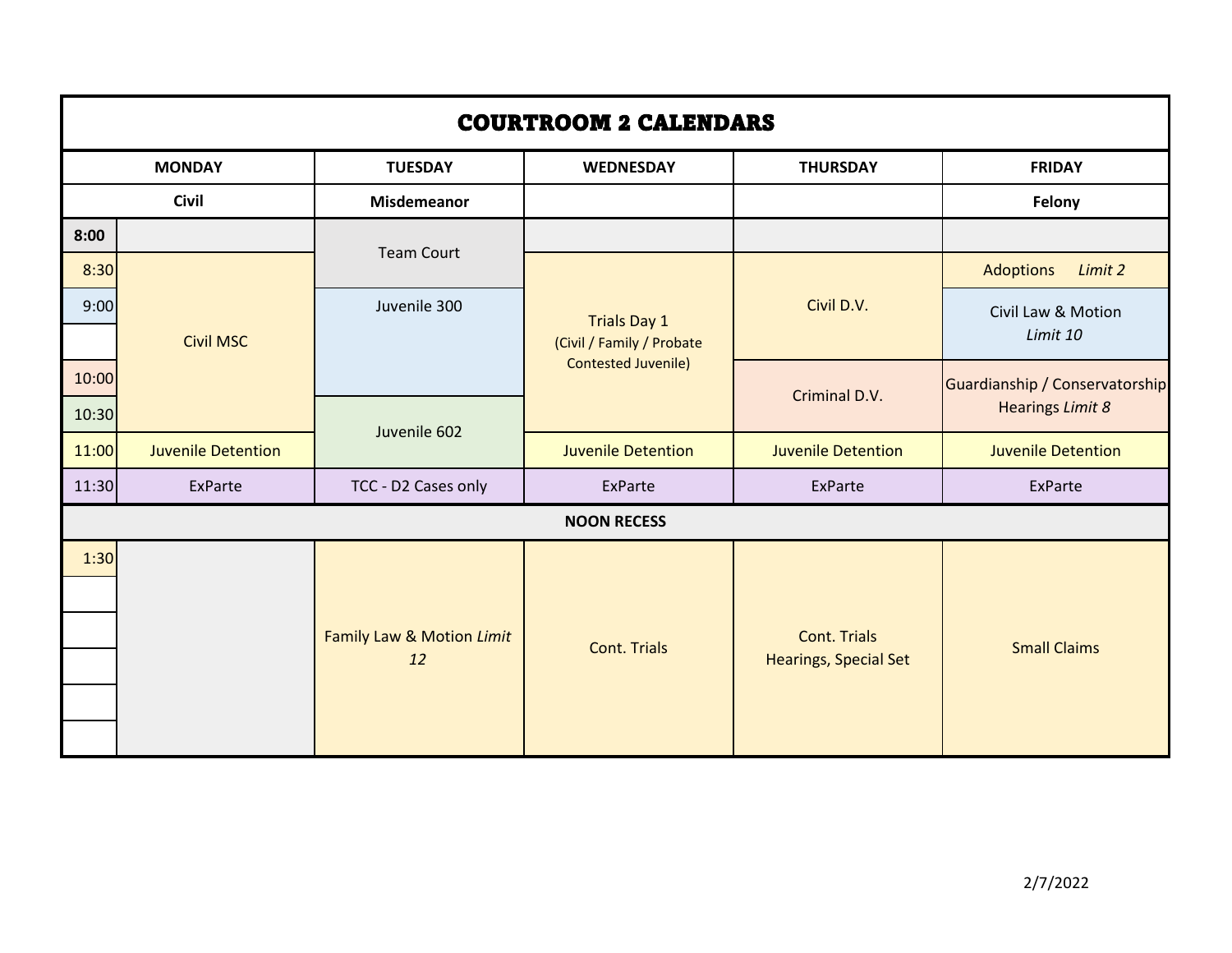| <b>COURTROOM 3 CALENDARS</b> |                                                                                                                       |                                                                             |                      |                      |  |  |
|------------------------------|-----------------------------------------------------------------------------------------------------------------------|-----------------------------------------------------------------------------|----------------------|----------------------|--|--|
| <b>MONDAY</b>                | <b>TUESDAY</b>                                                                                                        | <b>WEDNESDAY</b>                                                            | <b>THURSDAY</b>      | <b>FRIDAY</b>        |  |  |
| <b>Civil</b>                 | <b>DQ Matters</b>                                                                                                     | <b>Trials - DQ</b>                                                          |                      | Felony               |  |  |
| 8:30<br>11:00<br>11:30       | <b>1st Tuesday Only</b><br>Felony - DQ<br>Misdemeanor<br>DQ and non-stip<br>Civil / Family / Prob. / Juv.<br>Ex-Parte | <b>1st Wednesday Only</b><br>(Can use 2nd<br>Wed. if needed)<br>Trials - DQ | <b>Trials (Cont)</b> | <b>Trials (Cont)</b> |  |  |
|                              | <b>RECESS</b>                                                                                                         |                                                                             |                      |                      |  |  |
| 1:30                         | Long Cause - DQ                                                                                                       | <b>Trials (Cont)</b>                                                        | <b>Trials (Cont)</b> | <b>Trials (Cont)</b> |  |  |